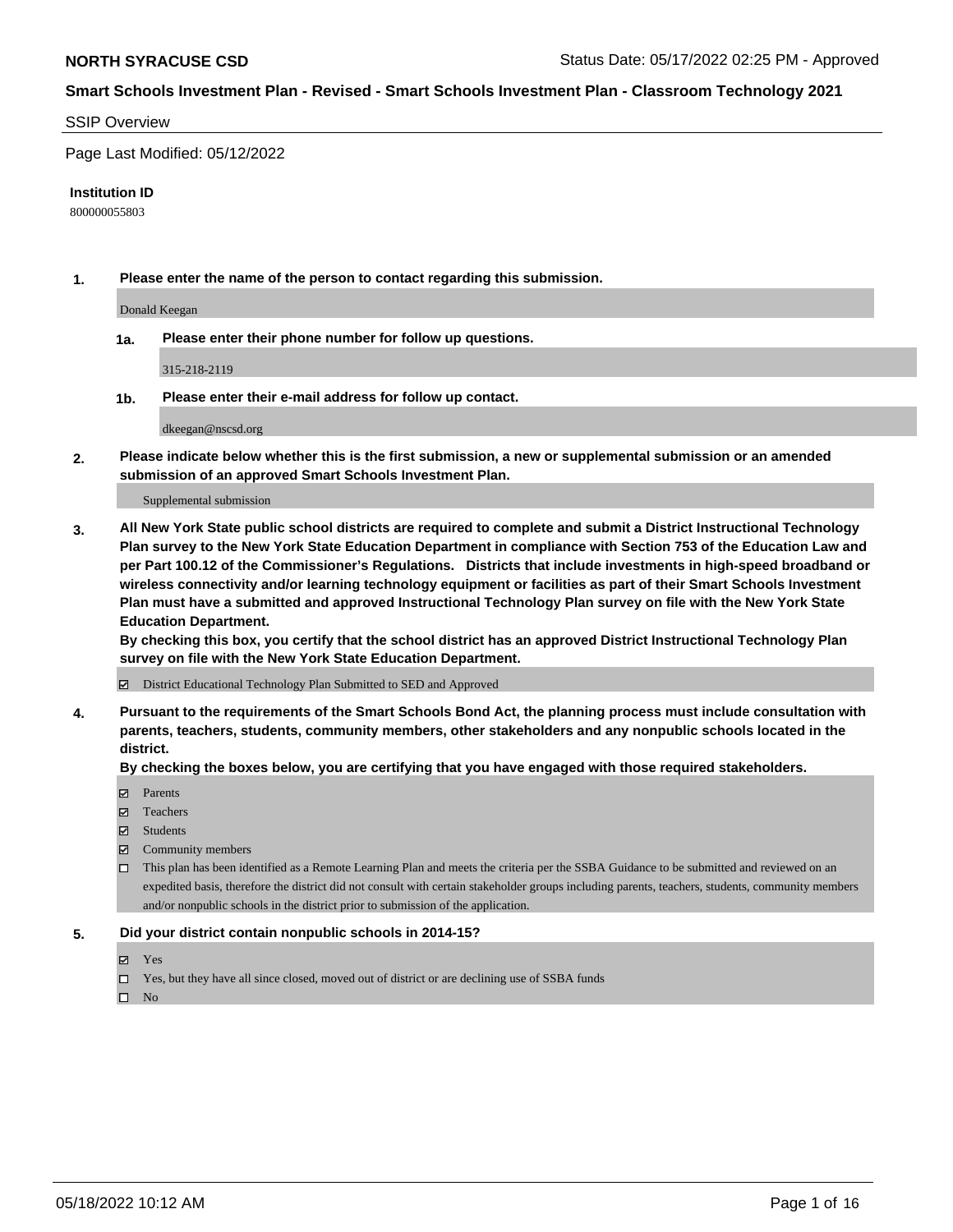## SSIP Overview

Page Last Modified: 05/12/2022

#### **6. Certify that the following required steps have taken place by checking the boxes below:**

- The district developed and the school board approved a preliminary Smart Schools Investment Plan.
- $\boxtimes$  The preliminary plan was posted on the district website for at least 30 days. The district included an address to which any written comments on the plan should be sent.
- $\boxtimes$  The school board conducted a hearing that enabled stakeholders to respond to the preliminary plan. This hearing may have occured as part of a normal Board meeting, but adequate notice of the event must have been provided through local media and the district website for at least two weeks prior to the meeting.
- The district prepared a final plan for school board approval and such plan has been approved by the school board.
- $\boxtimes$  The final proposed plan that has been submitted has been posted on the district's website.
- This Plan has been identified as a Remote Learning Plan and meets the criteria per the SSBA Guidance to be submitted and reviewed on an expedited basis, therefore this plan has not met certain stakeholder engagement requirements including, consulting with nonpublic schools in advance of plan submission, having the school board conduct a hearing on the plan and/or posting the plan to the district website for a minimum of 30 days. This district will post the Remote Learning Plan to the district's website upon submission of the application.
- **6a. Please upload the proposed Smart Schools Investment Plan (SSIP) that was posted on the district's website, along with any supporting materials. Note that this should be different than your recently submitted Educational Technology Survey. The Final SSIP, as approved by the School Board, should also be posted on the website and remain there during the course of the projects contained therein.**

Smart Schools Bond Plan 5.pptx

**6b. Enter the webpage address where the final Smart Schools Investment Plan is posted. The Plan should remain posted for the life of the included projects.**

https://go.boarddocs.com/ny/nscsdny/Board.nsf/files/C25NTM614F61/\$file/Smart%20Schools%20Bond%20Plan%205%20(002).pdf

**7. Please enter an estimate of the total number of students and staff that will benefit from this Smart Schools Investment Plan based on the cumulative projects submitted to date.**

9,074

**8. An LEA/School District may partner with one or more other LEA/School Districts to form a consortium to pool Smart Schools Bond Act funds for a project that meets all other Smart School Bond Act requirements. Each school district participating in the consortium will need to file an approved Smart Schools Investment Plan for the project and submit a signed Memorandum of Understanding that sets forth the details of the consortium including the roles of each respective district.**

 $\Box$  The district plans to participate in a consortium to partner with other school district(s) to implement a Smart Schools project.

**9. Please enter the name and 6-digit SED Code for each LEA/School District participating in the Consortium.**

| <b>Partner LEA/District</b> | <b>ISED BEDS Code</b> |
|-----------------------------|-----------------------|
| (No Response)               | (No Response)         |

## **10. Please upload a signed Memorandum of Understanding with all of the participating Consortium partners.**

(No Response)

# **11. Your district's Smart Schools Bond Act Allocation is:**

\$6,256,194

# **12. Final 2014-15 BEDS Enrollment to calculate Nonpublic Sharing Requirement**

|              | Public Enrollment | l Nonpublic Enrollment | <b>Total Enrollment</b> | I Nonpublic Percentage |
|--------------|-------------------|------------------------|-------------------------|------------------------|
| l Enrollment | 8.804             | 314                    | 9.118.00                | 3.44                   |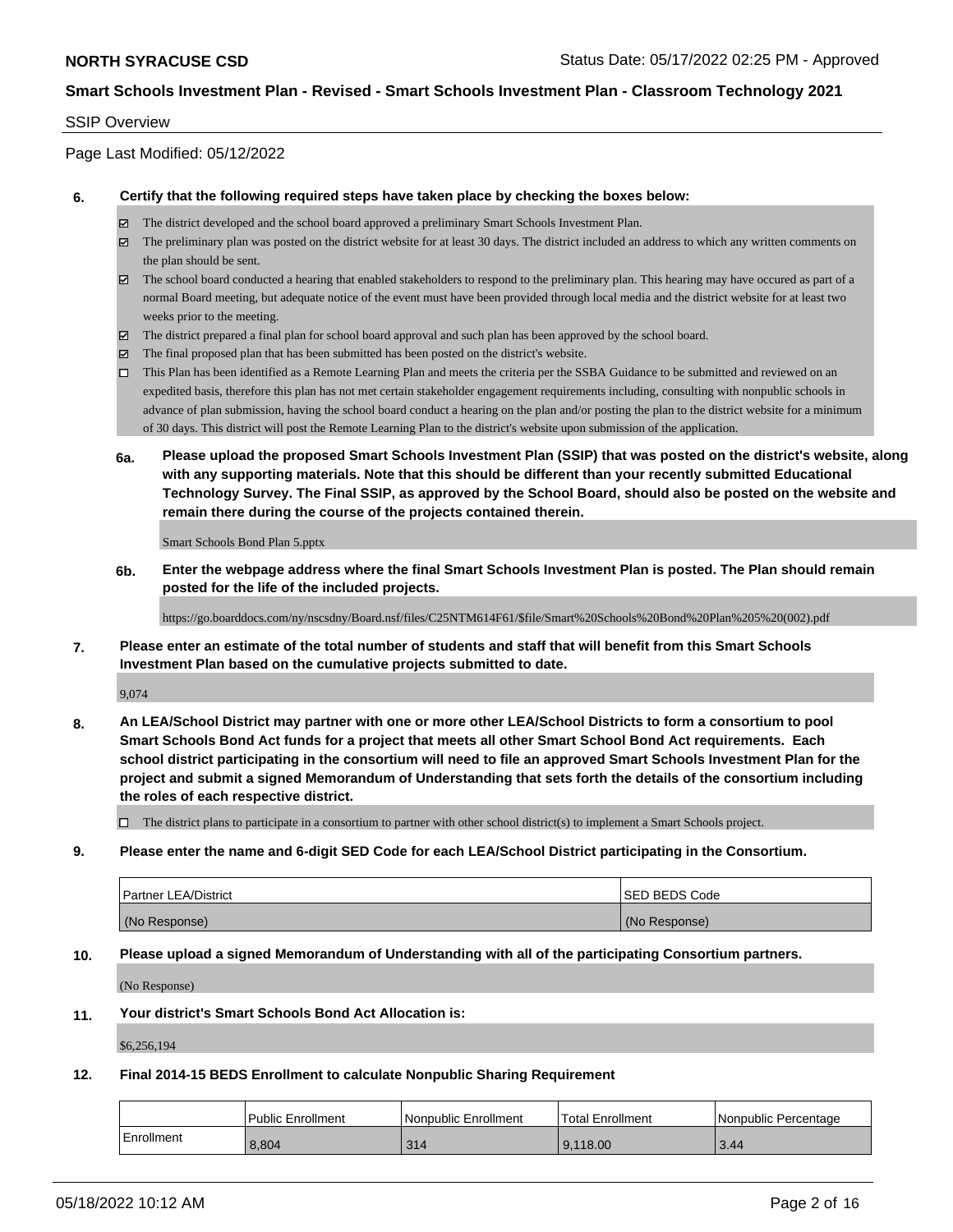SSIP Overview

Page Last Modified: 05/12/2022

**13. This table compares each category budget total, as entered in that category's page, to the total expenditures listed in the category's expenditure table. Any discrepancies between the two must be resolved before submission.**

|                                                 | Sub-Allocations | <b>Expenditure Totals</b> | Difference |
|-------------------------------------------------|-----------------|---------------------------|------------|
| School Connectivity                             | 0.00            | 0.00                      | 0.00       |
| Connectivity Projects for<br><b>Communities</b> | 0.00            | 0.00                      | 0.00       |
| <b>Classroom Technology</b>                     | 211.694.00      | 211,694.00                | 0.00       |
| Pre-Kindergarten Classrooms                     | 0.00            | 0.00                      | 0.00       |
| Replace Transportable<br>Classrooms             | 0.00            | 0.00                      | 0.00       |
| High-Tech Security Features                     | 0.00            | 0.00                      | 0.00       |
| Nonpublic Loan                                  | 0.00            | 0.00                      | 0.00       |
| Totals:                                         | 211,694         | 211,694                   | 0          |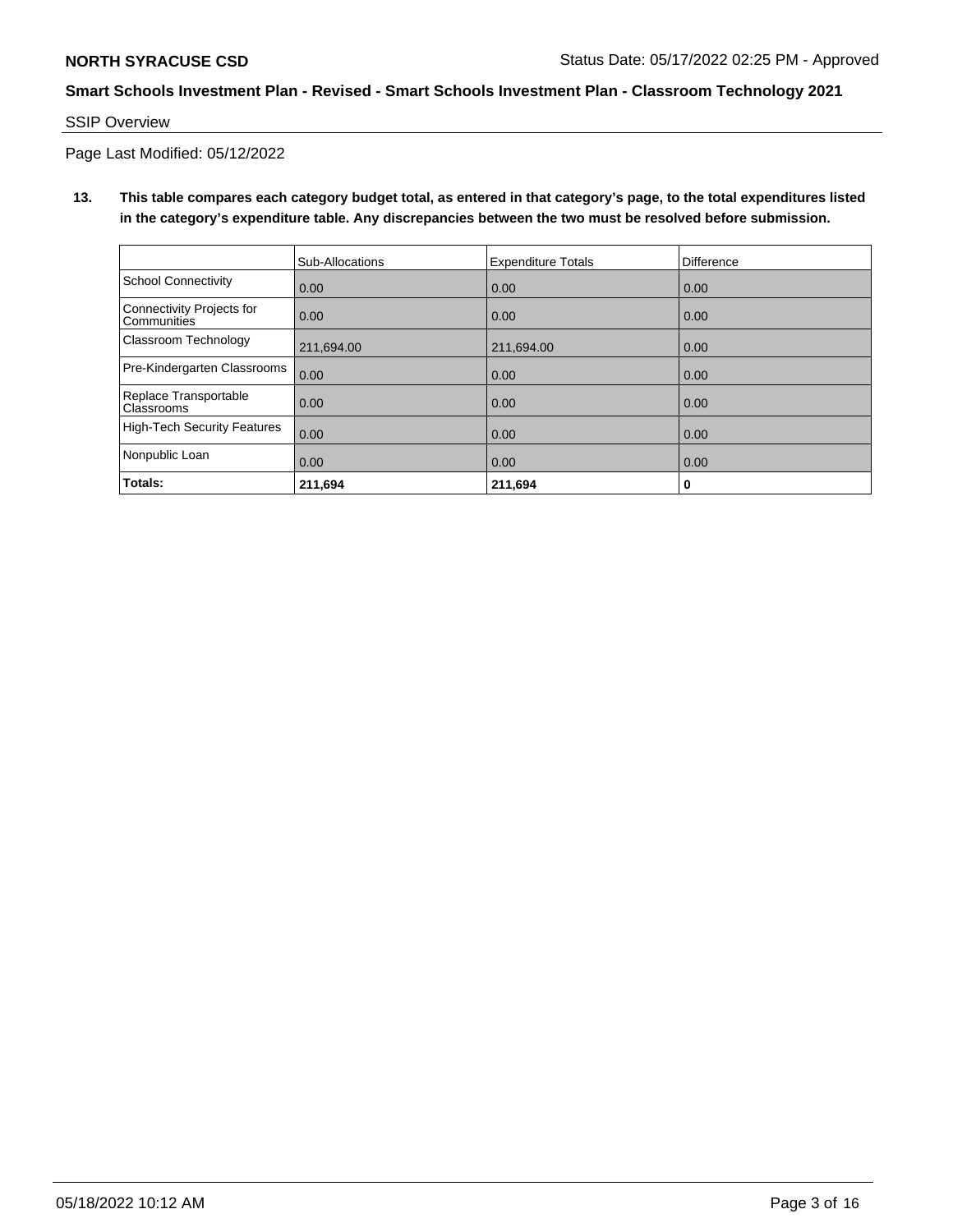#### School Connectivity

Page Last Modified: 10/26/2021

- **1. In order for students and faculty to receive the maximum benefit from the technology made available under the Smart Schools Bond Act, their school buildings must possess sufficient connectivity infrastructure to ensure that devices can be used during the school day. Smart Schools Investment Plans must demonstrate that:**
	- **• sufficient infrastructure that meets the Federal Communications Commission's 100 Mbps per 1,000 students standard currently exists in the buildings where new devices will be deployed, or**
	- **• is a planned use of a portion of Smart Schools Bond Act funds, or**
	- **• is under development through another funding source.**

**Smart Schools Bond Act funds used for technology infrastructure or classroom technology investments must increase the number of school buildings that meet or exceed the minimum speed standard of 100 Mbps per 1,000 students and staff within 12 months. This standard may be met on either a contracted 24/7 firm service or a "burstable" capability. If the standard is met under the burstable criteria, it must be:**

**1. Specifically codified in a service contract with a provider, and**

**2. Guaranteed to be available to all students and devices as needed, particularly during periods of high demand, such as computer-based testing (CBT) periods.**

**Please describe how your district already meets or is planning to meet this standard within 12 months of plan submission.**

(No Response)

- **1a. If a district believes that it will be impossible to meet this standard within 12 months, it may apply for a waiver of this requirement, as described on the Smart Schools website. The waiver must be filed and approved by SED prior to submitting this survey.**
	- By checking this box, you are certifying that the school district has an approved waiver of this requirement on file with the New York State Education Department.
- **2. Connectivity Speed Calculator (Required). If the district currently meets the required speed, enter "Currently Met" in the last box: Expected Date When Required Speed Will be Met.**

|                         | l Number of<br><b>Students</b> | Required Speed<br>l in Mbps | Current Speed in<br><b>Mbps</b> | <b>Expected Speed</b><br>to be Attained | Expected Date<br>When Reauired |
|-------------------------|--------------------------------|-----------------------------|---------------------------------|-----------------------------------------|--------------------------------|
|                         |                                |                             |                                 | Within 12 Months 1Speed Will be Met     |                                |
| <b>Calculated Speed</b> | (No Response)                  | 0.00                        | (No Response)                   | (No Response)                           | (No Response)                  |

**3. Describe how you intend to use Smart Schools Bond Act funds for high-speed broadband and/or wireless connectivity projects in school buildings.**

(No Response)

**4. Describe the linkage between the district's District Instructional Technology Plan and how the proposed projects will improve teaching and learning. (There should be a link between your response to this question and your responses to Question 1 in Section IV - NYSED Initiatives Alignment: "Explain how the district use of instructional technology will serve as a part of a comprehensive and sustained effort to support rigorous academic standards attainment and performance improvement for students."** 

**Your answer should also align with your answers to the questions in Section II - Strategic Technology Planning and the associated Action Steps in Section III - Action Plan.)**

(No Response)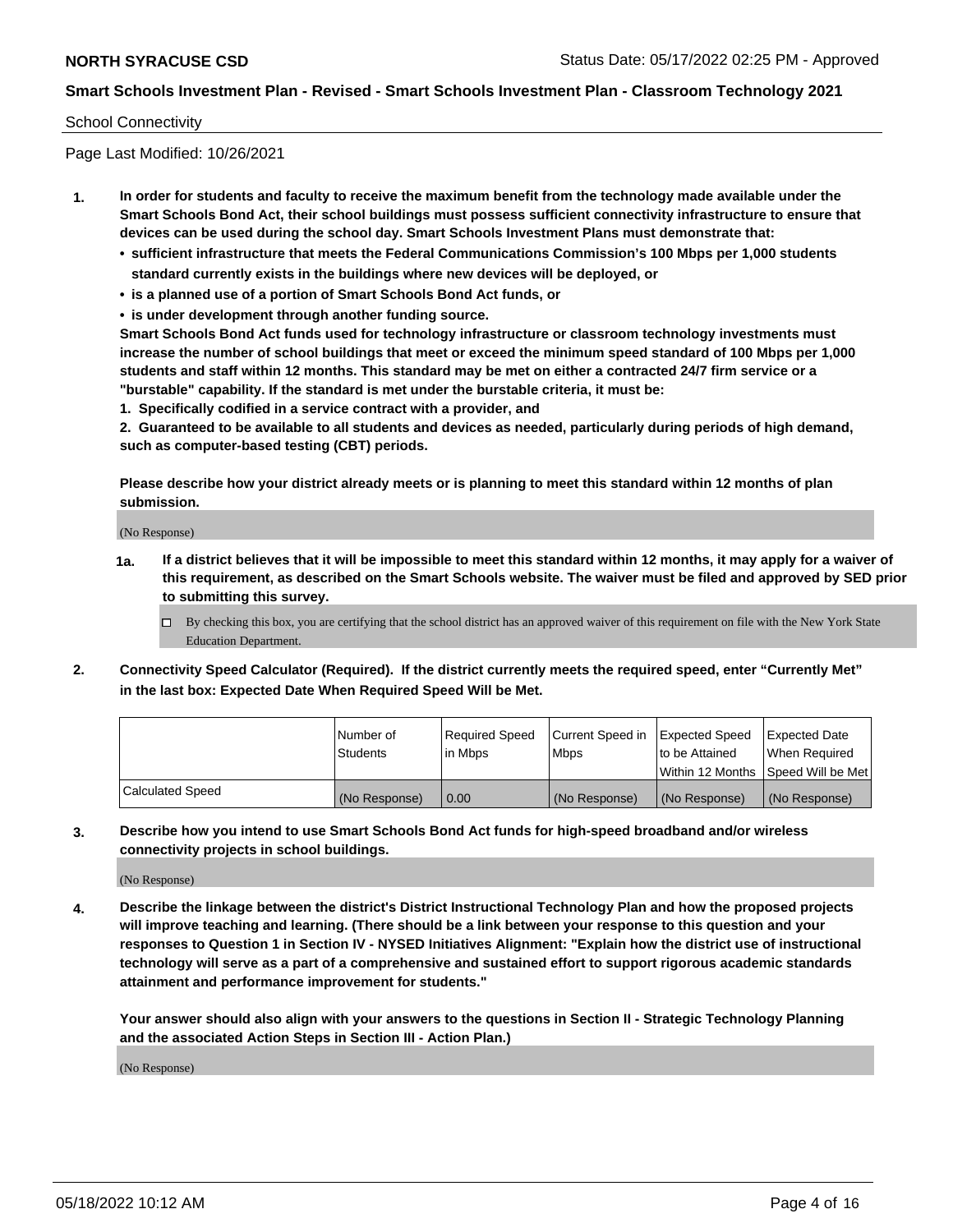#### School Connectivity

Page Last Modified: 10/26/2021

**5. If the district wishes to have students and staff access the Internet from wireless devices within the school building, or in close proximity to it, it must first ensure that it has a robust Wi-Fi network in place that has sufficient bandwidth to meet user demand.**

**Please describe how you have quantified this demand and how you plan to meet this demand.**

(No Response)

**6. Smart Schools plans with any expenditures in the School Connectivity category require a project number from the Office of Facilities Planning. Districts must submit an SSBA LOI and receive project numbers prior to submitting the SSIP. As indicated on the LOI, some projects may be eligible for a streamlined review and will not require a building permit.**

**Please indicate on a separate row each project number given to you by the Office of Facilities Planning.**

| Project Number |  |
|----------------|--|
| (No Response)  |  |

**7. Certain high-tech security and connectivity infrastructure projects may be eligible for an expedited review process as determined by the Office of Facilities Planning.**

**Was your project deemed eligible for streamlined review?**

(No Response)

#### **8. Include the name and license number of the architect or engineer of record.**

| Name          | I License Number |
|---------------|------------------|
| (No Response) | (No Response)    |

#### **9. Public Expenditures – Loanable (Counts toward the nonpublic loan calculation)**

| Select the allowable expenditure type.<br>Repeat to add another item under each type. | <b>PUBLIC</b> Items to be<br>Purchased | Quantity         | Cost Per Item    | <b>Total Cost</b> |
|---------------------------------------------------------------------------------------|----------------------------------------|------------------|------------------|-------------------|
| (No Response)                                                                         | (No Response)                          | (No<br>Response) | (No<br>Response) | 0.00              |
|                                                                                       |                                        | 0                | 0.00             |                   |

## **10. Public Expenditures – Non-Loanable (Does not count toward nonpublic loan calculation)**

| Select the allowable expenditure | <b>PUBLIC</b> Items to be purchased | Quantity      | Cost per Item | <b>Total Cost</b> |
|----------------------------------|-------------------------------------|---------------|---------------|-------------------|
| type.                            |                                     |               |               |                   |
| Repeat to add another item under |                                     |               |               |                   |
| each type.                       |                                     |               |               |                   |
| (No Response)                    | (No Response)                       | (No Response) | (No Response) | 0.00              |
|                                  |                                     | 0             | 0.00          |                   |

## **11. Final 2014-15 BEDS Enrollment to calculate Nonpublic Sharing Requirement (no changes allowed.)**

|            | Public Enrollment | Nonpublic Enrollment | <b>Total Enrollment</b> | Nonpublic Percentage |
|------------|-------------------|----------------------|-------------------------|----------------------|
| Enrollment | 8.804             | 314                  | 9.118.00                | 3.44                 |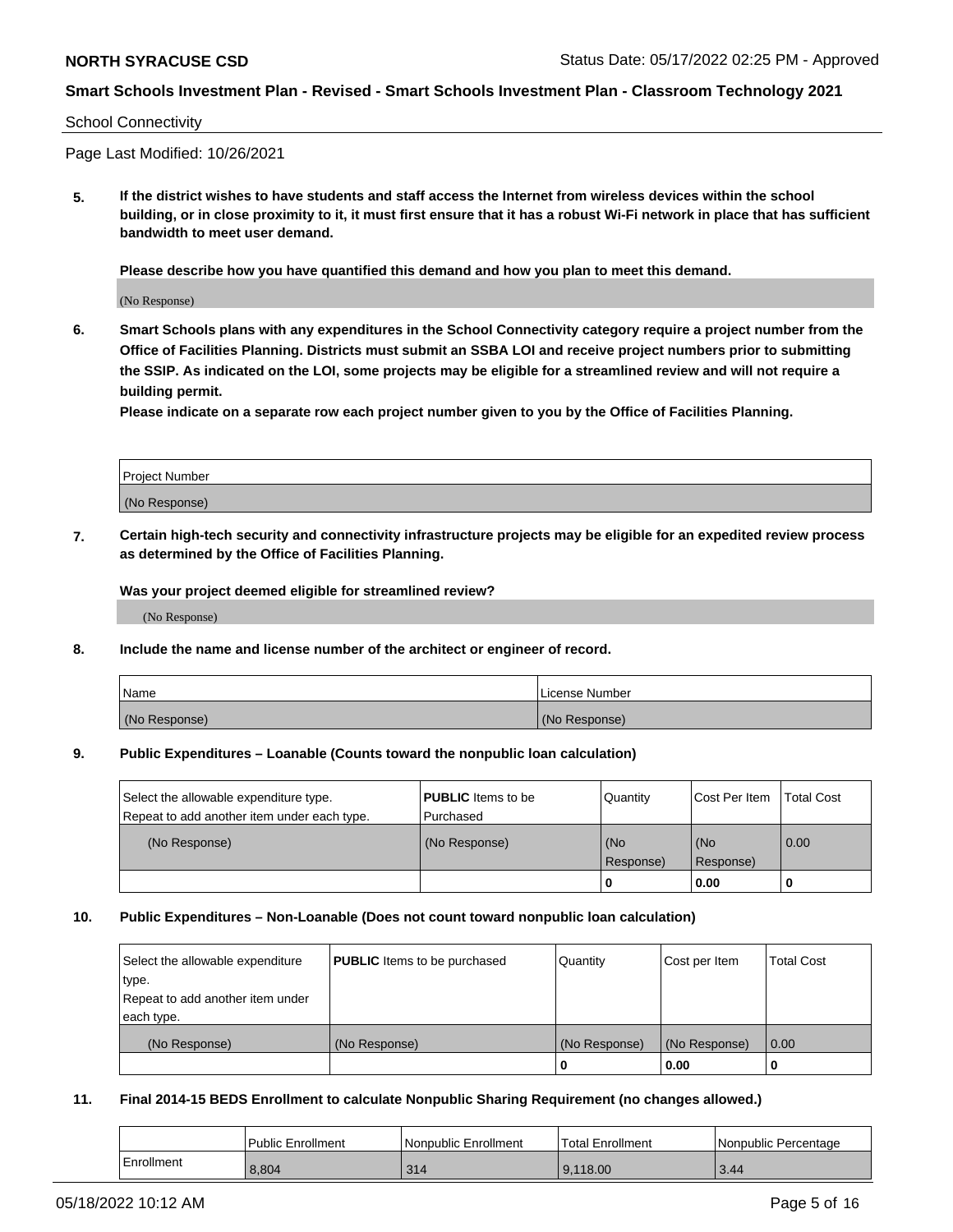# School Connectivity

Page Last Modified: 10/26/2021

# **12. Total Public Budget - Loanable (Counts toward the nonpublic loan calculation)**

|                                                  | l Public Allocations | <b>Estimated Nonpublic Loan</b><br>Amount | <b>Estimated Total Sub-Allocations</b> |
|--------------------------------------------------|----------------------|-------------------------------------------|----------------------------------------|
| Network/Access Costs                             | (No Response)        | 0.00                                      | 0.00                                   |
| School Internal Connections and   <br>Components | (No Response)        | 0.00                                      | 0.00                                   |
| Other                                            | (No Response)        | 0.00                                      | 0.00                                   |
| Totals:                                          | 0.00                 |                                           | 0                                      |

## **13. Total Public Budget – Non-Loanable (Does not count toward the nonpublic loan calculation)**

|                                            | Sub-          |
|--------------------------------------------|---------------|
|                                            | Allocation    |
| Network/Access Costs                       | (No Response) |
| <b>Outside Plant Costs</b>                 | (No Response) |
| School Internal Connections and Components | (No Response) |
| <b>Professional Services</b>               | (No Response) |
| Testing                                    | (No Response) |
| <b>Other Upfront Costs</b>                 | (No Response) |
| <b>Other Costs</b>                         | (No Response) |
| Totals:                                    | 0.00          |

## **14. School Connectivity Totals**

|                          | Total Sub-Allocations |
|--------------------------|-----------------------|
| Total Loanable Items     | 0.00                  |
| Total Non-Ioanable Items | 0.00                  |
| Totals:                  | 0                     |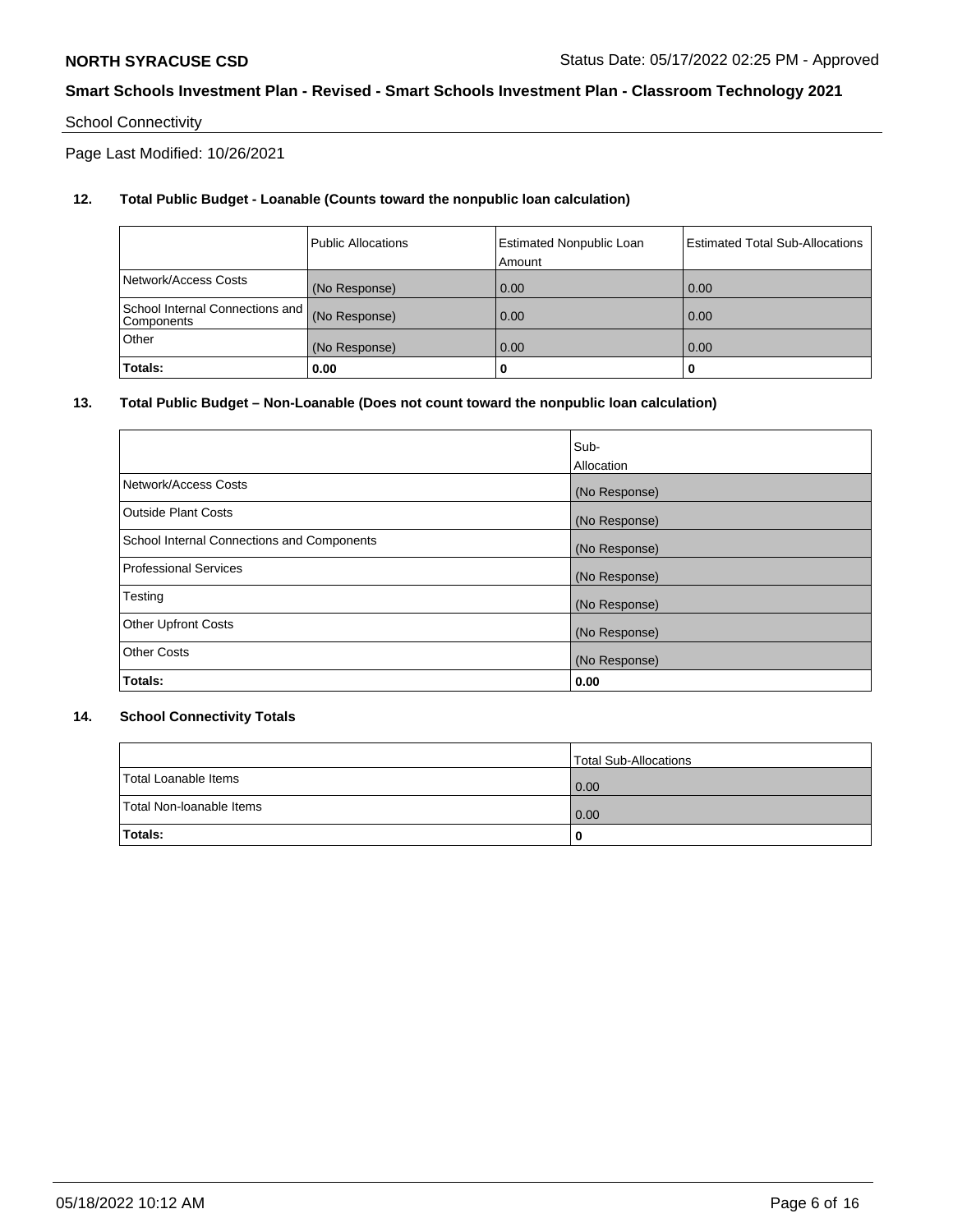Community Connectivity (Broadband and Wireless)

Page Last Modified: 11/19/2021

**1. Describe how you intend to use Smart Schools Bond Act funds for high-speed broadband and/or wireless connectivity projects in the community.**

(No Response)

**2. Please describe how the proposed project(s) will promote student achievement and increase student and/or staff access to the Internet in a manner that enhances student learning and/or instruction outside of the school day and/or school building.**

(No Response)

**3. Community connectivity projects must comply with all the necessary local building codes and regulations (building and related permits are not required prior to plan submission).**

 $\Box$  I certify that we will comply with all the necessary local building codes and regulations.

**4. Please describe the physical location of the proposed investment.**

(No Response)

**5. Please provide the initial list of partners participating in the Community Connectivity Broadband Project, along with their Federal Tax Identification (Employer Identification) number.**

| <b>Project Partners</b> | Federal ID#   |
|-------------------------|---------------|
| (No Response)           | (No Response) |

**6. Please detail the type, quantity, per unit cost and total cost of the eligible items under each sub-category.**

| Select the allowable expenditure | Item to be purchased | Quantity      | Cost per Item | <b>Total Cost</b> |
|----------------------------------|----------------------|---------------|---------------|-------------------|
| type.                            |                      |               |               |                   |
| Repeat to add another item under |                      |               |               |                   |
| each type.                       |                      |               |               |                   |
| (No Response)                    | (No Response)        | (No Response) | (No Response) | 0.00              |
|                                  |                      | 0             | 0.00          |                   |

**7. If you are submitting an allocation for Community Connectivity, complete this table.**

**Note that the calculated Total at the bottom of the table must equal the Total allocation for this category that you entered in the SSIP Overview overall budget.**

|                                    | Sub-Allocation |
|------------------------------------|----------------|
| Network/Access Costs               | (No Response)  |
| Outside Plant Costs                | (No Response)  |
| <b>Tower Costs</b>                 | (No Response)  |
| <b>Customer Premises Equipment</b> | (No Response)  |
| Professional Services              | (No Response)  |
| Testing                            | (No Response)  |
| <b>Other Upfront Costs</b>         | (No Response)  |
| <b>Other Costs</b>                 | (No Response)  |
| Totals:                            | 0.00           |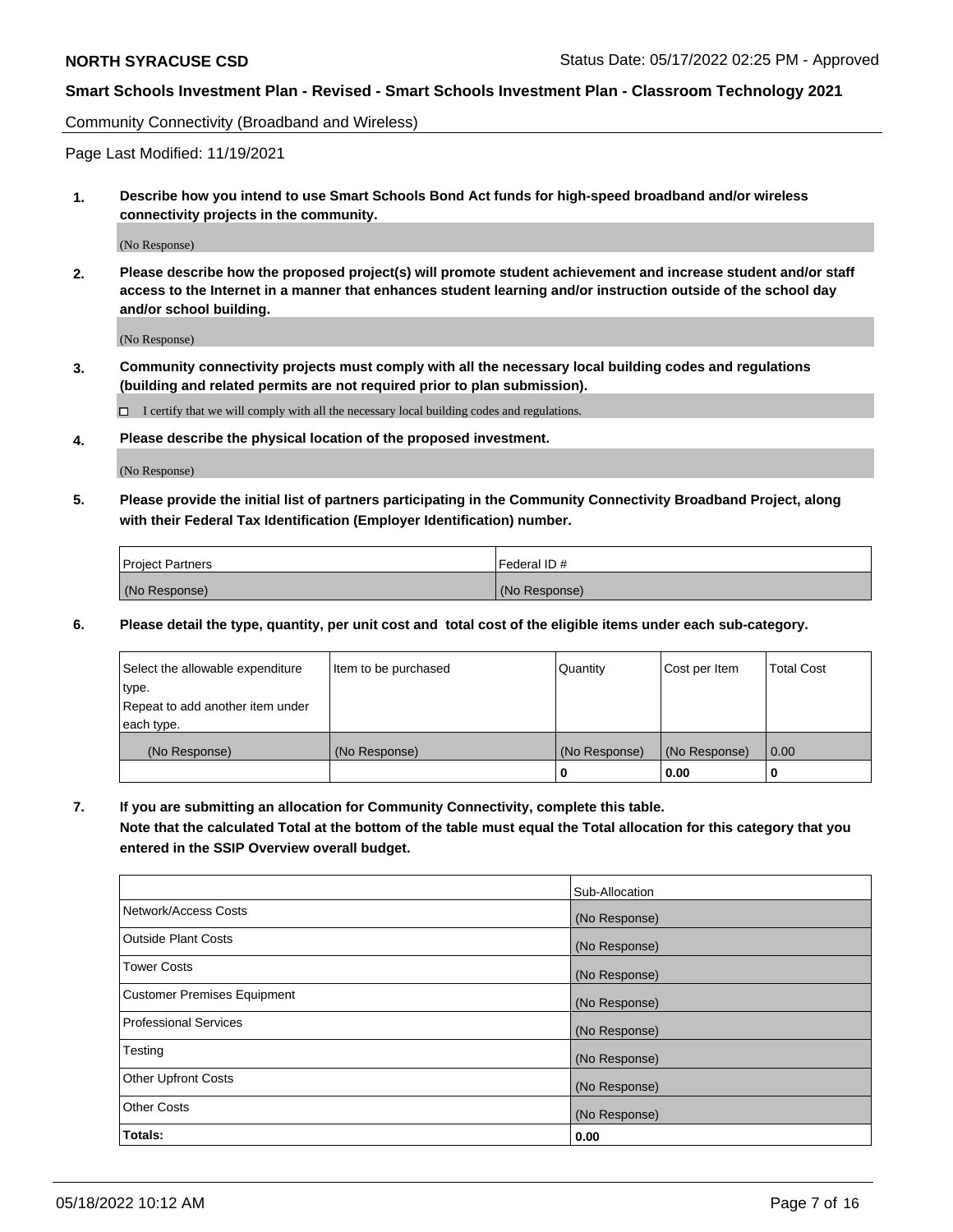## Classroom Learning Technology

Page Last Modified: 05/09/2022

**1. In order for students and faculty to receive the maximum benefit from the technology made available under the Smart Schools Bond Act, their school buildings must possess sufficient connectivity infrastructure to ensure that devices can be used during the school day. Smart Schools Investment Plans must demonstrate that sufficient infrastructure that meets the Federal Communications Commission's 100 Mbps per 1,000 students standard currently exists in the buildings where new devices will be deployed, or is a planned use of a portion of Smart Schools Bond Act funds, or is under development through another funding source.**

**Smart Schools Bond Act funds used for technology infrastructure or classroom technology investments must increase the number of school buildings that meet or exceed the minimum speed standard of 100 Mbps per 1,000 students and staff within 12 months. This standard may be met on either a contracted 24/7 firm service or a "burstable" capability. If the standard is met under the burstable criteria, it must be:**

**1. Specifically codified in a service contract with a provider, and**

**2. Guaranteed to be available to all students and devices as needed, particularly during periods of high demand, such as computer-based testing (CBT) periods.**

**Please describe how your district already meets or is planning to meet this standard within 12 months of plan submission.**

Our current enrollment (public only) is 8760. We currently have a total of 2048 mbps.

- **1a. If a district believes that it will be impossible to meet this standard within 12 months, it may apply for a waiver of this requirement, as described on the Smart Schools website. The waiver must be filed and approved by SED prior to submitting this survey.**
	- By checking this box, you are certifying that the school district has an approved waiver of this requirement on file with the New York State Education Department.
- **2. Connectivity Speed Calculator (Required). If the district currently meets the required speed, enter "Currently Met" in the last box: Expected Date When Required Speed Will be Met.**

|                  | l Number of     | Required Speed | Current Speed in | Expected Speed | <b>Expected Date</b>                    |
|------------------|-----------------|----------------|------------------|----------------|-----------------------------------------|
|                  | <b>Students</b> | l in Mbps      | <b>Mbps</b>      | to be Attained | When Required                           |
|                  |                 |                |                  |                | l Within 12 Months ISpeed Will be Met l |
| Calculated Speed | 8,760           | 876.00         | 2048             | (No Response)  | (No Response)                           |

**3. If the district wishes to have students and staff access the Internet from wireless devices within the school building, or in close proximity to it, it must first ensure that it has a robust Wi-Fi network in place that has sufficient bandwidth to meet user demand.**

**Please describe how you have quantified this demand and how you plan to meet this demand.**

We have recently added a 1GB connection to bring us to 2, 1GB connections that all of our traffic is load balanced across by building.

**4. All New York State public school districts are required to complete and submit an Instructional Technology Plan survey to the New York State Education Department in compliance with Section 753 of the Education Law and per Part 100.12 of the Commissioner's Regulations.**

**Districts that include educational technology purchases as part of their Smart Schools Investment Plan must have a submitted and approved Instructional Technology Plan survey on file with the New York State Education Department.**

By checking this box, you are certifying that the school district has an approved Instructional Technology Plan survey on file with the New York State Education Department.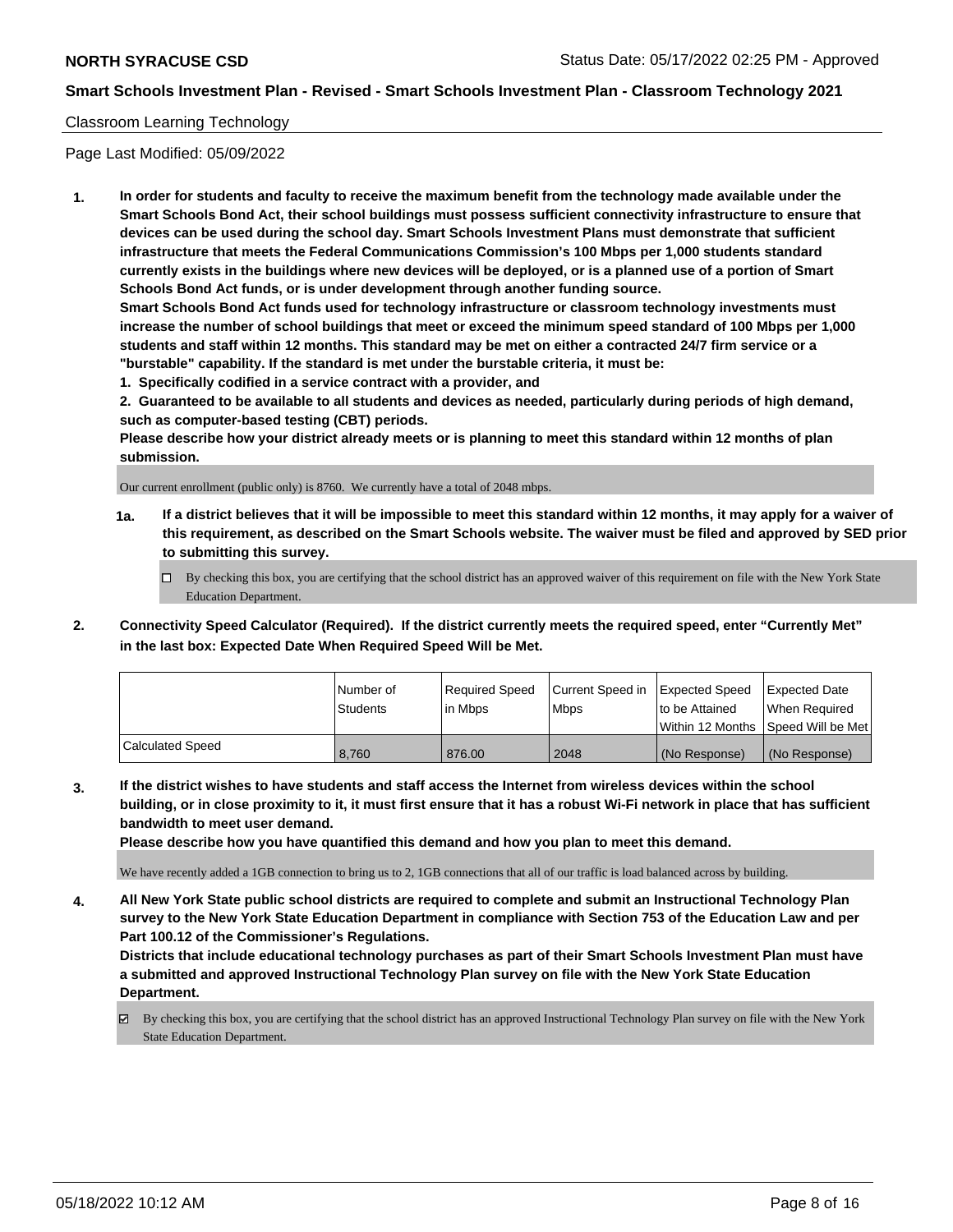## Classroom Learning Technology

Page Last Modified: 05/09/2022

**5. Describe the devices you intend to purchase and their compatibility with existing or planned platforms or systems. Specifically address the adequacy of each facility's electrical, HVAC and other infrastructure necessary to install and support the operation of the planned technology.**

The devices we intend to buy are:

- 10 55" Interactive Whiteboards
- 11 65" Interactive Whiteboards
- 76 75" Interactive Whiteboards

• 98 - Wall mounts

The same interactive boards are being used in other areas of the district. These boards are WiFi connected and power is available in each room from the computer setup.

- **6. Describe how the proposed technology purchases will:**
	- **> enhance differentiated instruction;**
	- **> expand student learning inside and outside the classroom;**
	- **> benefit students with disabilities and English language learners; and**
	- **> contribute to the reduction of other learning gaps that have been identified within the district.**

**The expectation is that districts will place a priority on addressing the needs of students who struggle to succeed in a rigorous curriculum. Responses in this section should specifically address this concern and align with the district's Instructional Technology Plan (in particular Question 2 of E. Curriculum and Instruction: "Does the district's instructional technology plan address the needs of students with disabilities to ensure equitable access to instruction, materials and assessments?" and Question 3 of the same section: "Does the district's instructional technology plan address the provision of assistive technology specifically for students with disabilities to ensure access to and participation in the general curriculum?")**

**In addition, describe how the district ensures equitable access to instruction, materials and assessments and participation in the general curriculum for both SWD and English Language Learners/Multilingual Learners (ELL/MLL) students.**

**Please note: If this plan has been identified as a Remote Learning Plan to be submitted and reviewed on an expedited basis, the district should explain how this plan will facilitate remote and hybrid learning, in lieu of responding to the question above.**

**Our technology plan identified gaps in device availability and wireless capability for all students including those with disabilities. Our proposed purchases will allow us to enhance differentiated instruction by offering students multiple pathways to access the curriculum and demonstrate their knowledge based on their interests and abilities. Technology will allow teachers to plan for diversity in heterogeneous settings in order for all students to progress toward the standards.**

**Technology allows for the collection of frequent formative assessment data that will inform instruction. It encourages active learning as it is student led, collaborative and differentiated.**

**These proposed technology purchases will expand student learning inside and outside the classroom by connecting teachers and students to one another and to resources that they can access at any time. Mechanisms for real-time or asynchronous collaboration and growth producing feedback are available whenever the teacher or the learner are connected.**

**Speech to text and text read features provide an immediate intervention benefitting all students including students with disabilities and ELLs. Digital classrooms and tools allow students who don't often speak up, the opportunity to participate in a different way and expand the walls and hours of the traditional classroom to extend and enhance learning. Classmate and global collaboration allow students and teachers to learn from each other.**

**Portable learning devices and cloud-based platforms contribute to the reduction of other learning gaps that have been identified within the district by maximizing students' time in the regular education classroom. Students with special needs and ELL will be able to receive specialized instruction within the classroom.**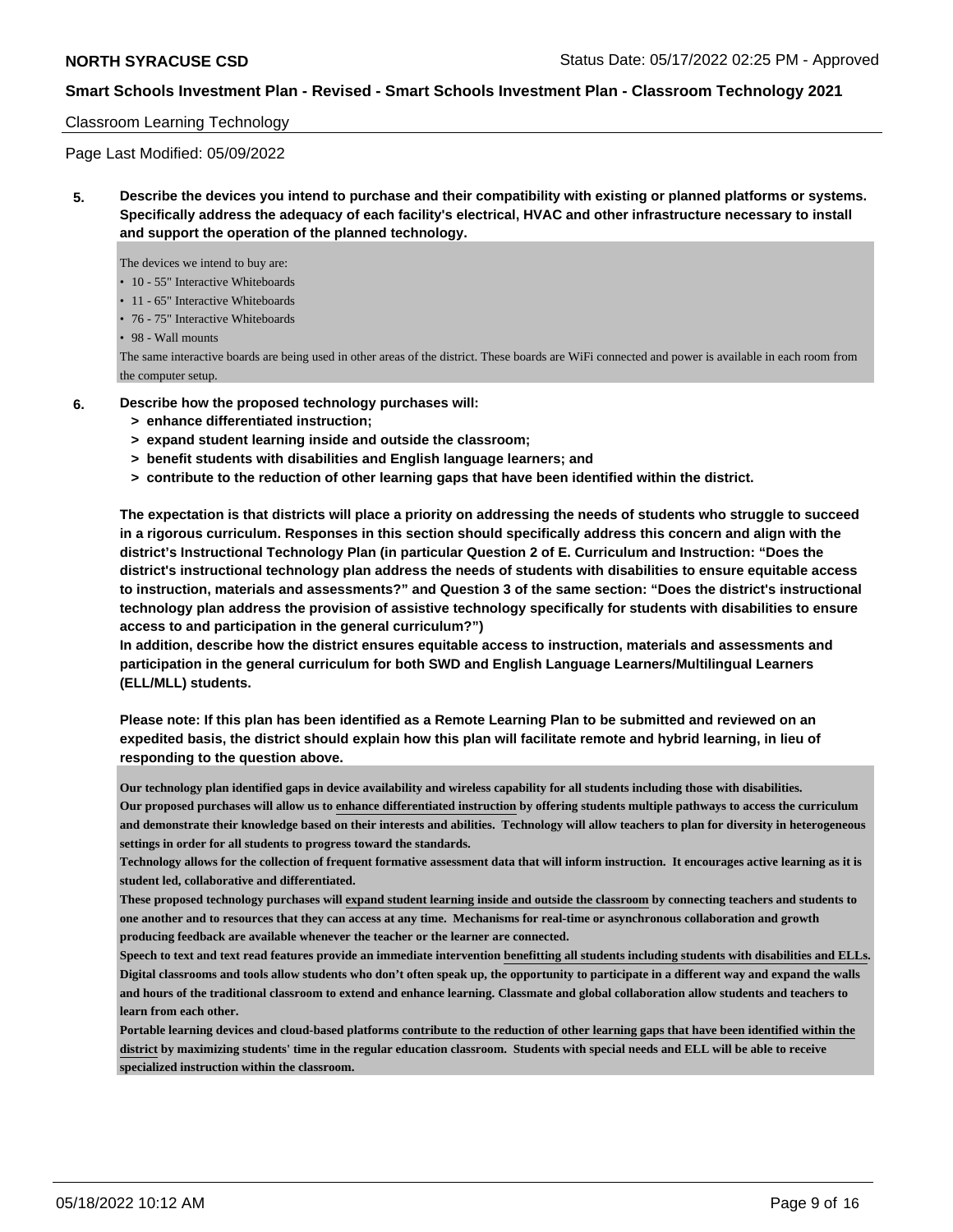## Classroom Learning Technology

Page Last Modified: 05/09/2022

**7. Where appropriate, describe how the proposed technology purchases will enhance ongoing communication with parents and other stakeholders and help the district facilitate technology-based regional partnerships, including distance learning and other efforts.**

By providing more devices and accessibility, teachers are more likely to utilize cloud-based instructional resources that facilitate stronger and more varied communication with parents and other stakeholders. Improved accessibility and more devices will allow for virtual learning opportunites both locally and globally.

**8. Describe the district's plan to provide professional development to ensure that administrators, teachers and staff can employ the technology purchased to enhance instruction successfully.**

**Note: This response should be aligned and expanded upon in accordance with your district's response to Question 1 of F. Professional Development of your Instructional Technology Plan: "Please provide a summary of professional development offered to teachers and staff, for the time period covered by this plan, to support technology to enhance teaching and learning. Please include topics, audience and method of delivery within your summary."**

**Please note: If this plan has been identified as a Remote Learning Plan to be submitted and reviewed on an expedited basis, the district should provide a statement confirming that the district has provided or will provide professional development on these devices to its staff, in lieu of responding to the question above.**

As outlined in our technology plan, our district provides a variety of professional development offerings to support technology in order to enhance teaching and learning. We offer face-to-face, blended and online opportunities, utilizing research-based practices for effective instructional technology integration. Topics include iPad integration, assessment and communication tools, learning demonstration tools, classroom management, instructional design and delivery, and much more. Three technology integration coaches provide job-embedded support to all staff. With the acquisition of more devices and increased accessibility, we plan to continue these efforts, immersing more teachers in the use of technology to enhance teaching and learning.

In the upcoming year, all participating staff will:

- receive face-to-face and/or online training on the use of the new devices including an overview of cloud-based resources available to them
- have access to job-embedded professional development from technology integration coaches to continue their learning
- collaborate with colleagues in order to share best practices and increase expertise, including opportunities to visit other classrooms

• contribute to the development of online resources to support each other and build capacity for next steps in technology integration All professional development will be tasked-based and focused on providing teachers opportunities to develop skills and select tools based on

pedagogy, curriculum and methodology with coaching support on the side.

Year one teachers will become instructional leaders and turnkey trainers for future participants.

**9. Districts must contact one of the SUNY/CUNY teacher preparation programs listed on the document on the left side of the page that supplies the largest number of the district's new teachers to request advice on innovative uses and best practices at the intersection of pedagogy and educational technology.**

By checking this box, you certify that you have contacted the SUNY/CUNY teacher preparation program that supplies the largest number of your new teachers to request advice on these issues.

#### **9a. Please enter the name of the SUNY or CUNY Institution that you contacted.**

SUNY Oswego

**9b. Enter the primary Institution phone number.**

315.312.2102

**9c. Enter the name of the contact person with whom you consulted and/or will be collaborating with on innovative uses of technology and best practices.**

Dr. Laura M. Spenceley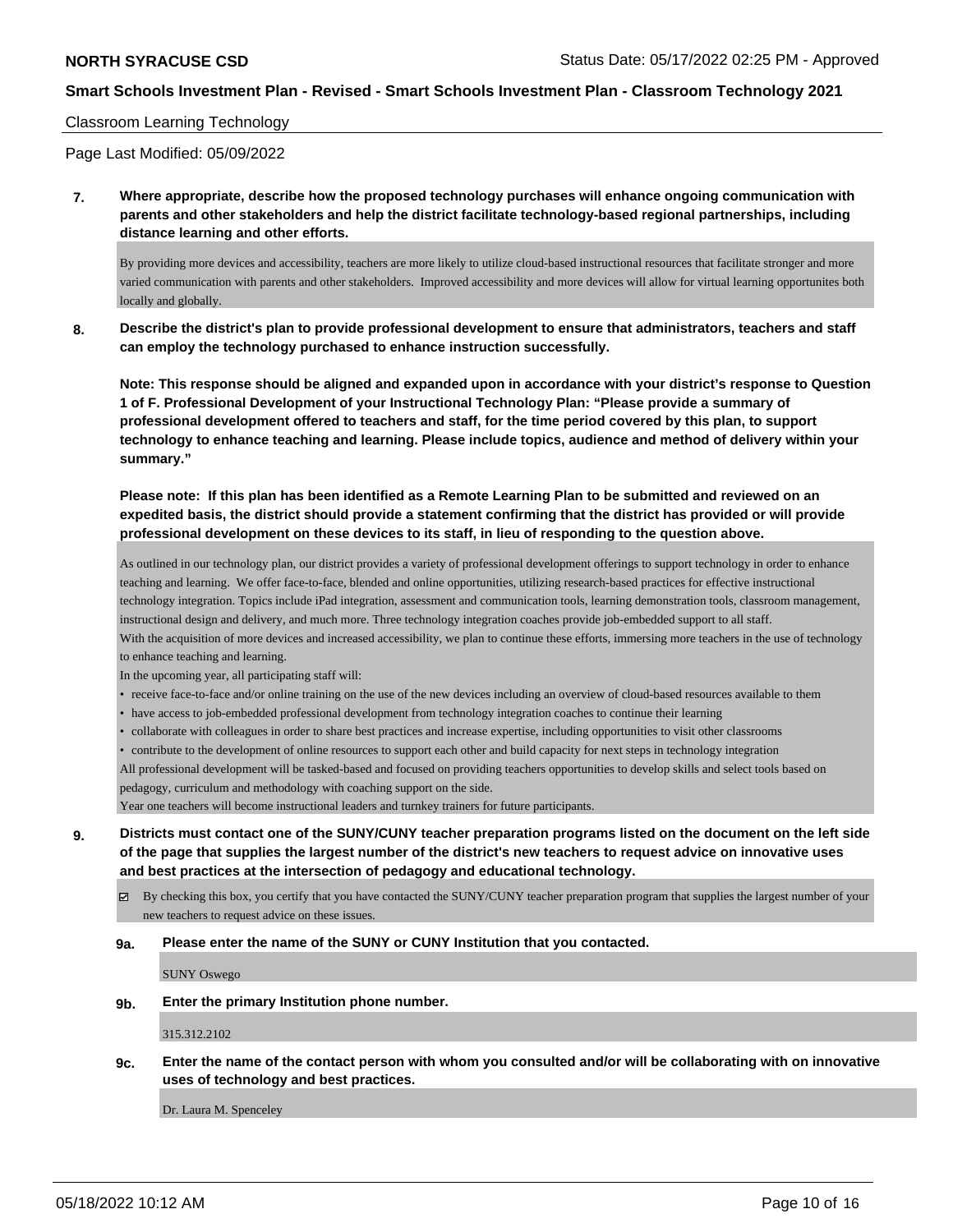## Classroom Learning Technology

Page Last Modified: 05/09/2022

**10. To ensure the sustainability of technology purchases made with Smart Schools funds, districts must demonstrate a long-term plan to maintain and replace technology purchases supported by Smart Schools Bond Act funds. This sustainability plan shall demonstrate a district's capacity to support recurring costs of use that are ineligible for Smart Schools Bond Act funding such as device maintenance, technical support, Internet and wireless fees, maintenance of hotspots, staff professional development, building maintenance and the replacement of incidental items. Further, such a sustainability plan shall include a long-term plan for the replacement of purchased devices and equipment at the end of their useful life with other funding sources.**

 $\boxtimes$  By checking this box, you certify that the district has a sustainability plan as described above.

**11. Districts must ensure that devices purchased with Smart Schools Bond funds will be distributed, prepared for use, maintained and supported appropriately. Districts must maintain detailed device inventories in accordance with generally accepted accounting principles.**

 $\boxtimes$  By checking this box, you certify that the district has a distribution and inventory management plan and system in place.

## **12. Please detail the type, quantity, per unit cost and total cost of the eligible items under each sub-category.**

| Select the allowable expenditure<br>type. | I Item to be Purchased | Quantity | Cost per Item | <b>Total Cost</b> |
|-------------------------------------------|------------------------|----------|---------------|-------------------|
| Repeat to add another item under          |                        |          |               |                   |
| each type.                                |                        |          |               |                   |
| Interactive Whiteboards                   | 55                     | 10       | 1,357.00      | 13,570.00         |
| Interactive Whiteboards                   | 65                     | 11       | 1,564.00      | 17,204.00         |
| Interactive Whiteboards                   | 75                     | 76       | 2,200.00      | 167,200.00        |
| <b>Other Costs</b>                        | Wall mount             | 98       | 140.00        | 13,720.00         |
|                                           |                        | 195      | 5,261.00      | 211,694           |

## **13. Final 2014-15 BEDS Enrollment to calculate Nonpublic Sharing Requirement (no changes allowed.)**

|            | l Public Enrollment | Nonpublic Enrollment | <b>Total Enrollment</b> | Nonpublic<br>l Percentage |
|------------|---------------------|----------------------|-------------------------|---------------------------|
| Enrollment | 8.804               | 314                  | 9.118.00                | 3.44                      |

## **14. If you are submitting an allocation for Classroom Learning Technology complete this table.**

|                          | Public School Sub-Allocation | <b>Estimated Nonpublic Loan</b><br>Amount<br>(Based on Percentage Above) | <b>Estimated Total Public and</b><br>Nonpublic Sub-Allocation |
|--------------------------|------------------------------|--------------------------------------------------------------------------|---------------------------------------------------------------|
| Interactive Whiteboards  | 197,974.00                   | 0.00                                                                     | 197,974.00                                                    |
| <b>Computer Servers</b>  | 0.00                         | 0.00                                                                     | 0.00                                                          |
| <b>Desktop Computers</b> | 0.00                         | 0.00                                                                     | 0.00                                                          |
| <b>Laptop Computers</b>  | 0.00                         | 0.00                                                                     | 0.00                                                          |
| <b>Tablet Computers</b>  | 0.00                         | 0.00                                                                     | 0.00                                                          |
| <b>Other Costs</b>       | 13,720.00                    | 0.00                                                                     | 13,720.00                                                     |
| Totals:                  | 211,694.00                   | 0                                                                        | 211,694                                                       |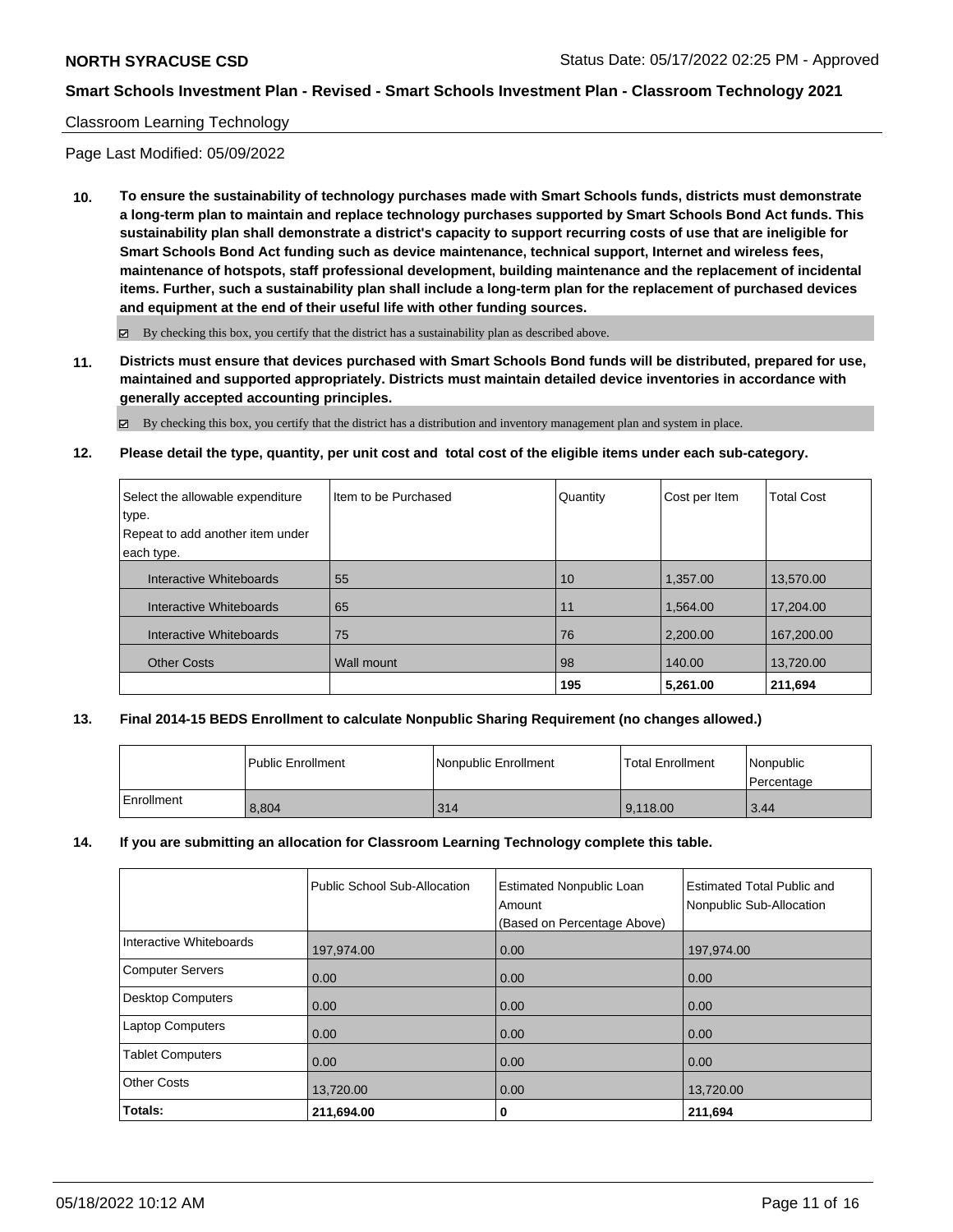## Pre-Kindergarten Classrooms

Page Last Modified: 11/19/2021

**1. Provide information regarding how and where the district is currently serving pre-kindergarten students and justify the need for additional space with enrollment projections over 3 years.**

(No Response)

- **2. Describe the district's plan to construct, enhance or modernize education facilities to accommodate prekindergarten programs. Such plans must include:**
	- **Specific descriptions of what the district intends to do to each space;**
	- **An affirmation that new pre-kindergarten classrooms will contain a minimum of 900 square feet per classroom;**
	- **The number of classrooms involved;**
	- **The approximate construction costs per classroom; and**
	- **Confirmation that the space is district-owned or has a long-term lease that exceeds the probable useful life of the improvements.**

(No Response)

**3. Smart Schools Bond Act funds may only be used for capital construction costs. Describe the type and amount of additional funds that will be required to support ineligible ongoing costs (e.g. instruction, supplies) associated with any additional pre-kindergarten classrooms that the district plans to add.**

(No Response)

**4. All plans and specifications for the erection, repair, enlargement or remodeling of school buildings in any public school district in the State must be reviewed and approved by the Commissioner. Districts that plan capital projects using their Smart Schools Bond Act funds will undergo a Preliminary Review Process by the Office of Facilities Planning.**

**Please indicate on a separate row each project number given to you by the Office of Facilities Planning.**

| Project Number |  |
|----------------|--|
| (No Response)  |  |

**5. Please detail the type, quantity, per unit cost and total cost of the eligible items under each sub-category.**

| Select the allowable expenditure | Item to be purchased | Quantity      | Cost per Item | <b>Total Cost</b> |
|----------------------------------|----------------------|---------------|---------------|-------------------|
| type.                            |                      |               |               |                   |
| Repeat to add another item under |                      |               |               |                   |
| each type.                       |                      |               |               |                   |
| (No Response)                    | (No Response)        | (No Response) | (No Response) | 0.00              |
|                                  |                      | 0             | 0.00          |                   |

**6. If you have made an allocation for Pre-Kindergarten Classrooms, complete this table.**

**Note that the calculated Total at the bottom of the table must equal the Total allocation for this category that you entered in the SSIP Overview overall budget.**

|                                          | Sub-Allocation |
|------------------------------------------|----------------|
| Construct Pre-K Classrooms               | (No Response)  |
| Enhance/Modernize Educational Facilities | (No Response)  |
| <b>Other Costs</b>                       | (No Response)  |
| Totals:                                  | 0.00           |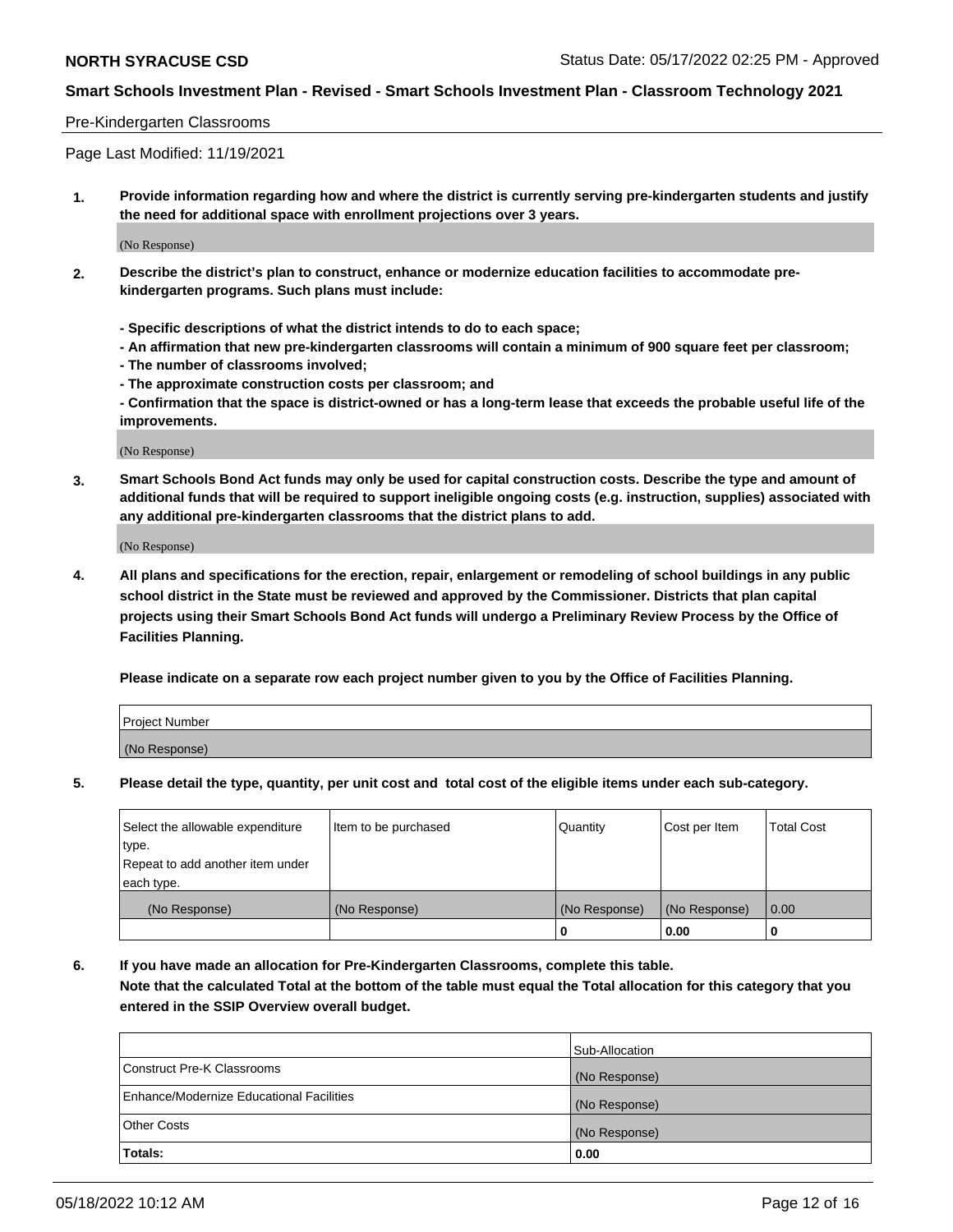Replace Transportable Classrooms

Page Last Modified: 11/19/2021

**1. Describe the district's plan to construct, enhance or modernize education facilities to provide high-quality instructional space by replacing transportable classrooms.**

(No Response)

**2. All plans and specifications for the erection, repair, enlargement or remodeling of school buildings in any public school district in the State must be reviewed and approved by the Commissioner. Districts that plan capital projects using their Smart Schools Bond Act funds will undergo a Preliminary Review Process by the Office of Facilities Planning.**

**Please indicate on a separate row each project number given to you by the Office of Facilities Planning.**

| <b>Project Number</b> |  |
|-----------------------|--|
| (No Response)         |  |

**3. For large projects that seek to blend Smart Schools Bond Act dollars with other funds, please note that Smart Schools Bond Act funds can be allocated on a pro rata basis depending on the number of new classrooms built that directly replace transportable classroom units.**

**If a district seeks to blend Smart Schools Bond Act dollars with other funds describe below what other funds are being used and what portion of the money will be Smart Schools Bond Act funds.**

(No Response)

**4. Please detail the type, quantity, per unit cost and total cost of the eligible items under each sub-category.**

| Select the allowable expenditure | Item to be purchased | Quantity      | Cost per Item | <b>Total Cost</b> |
|----------------------------------|----------------------|---------------|---------------|-------------------|
| type.                            |                      |               |               |                   |
| Repeat to add another item under |                      |               |               |                   |
| each type.                       |                      |               |               |                   |
| (No Response)                    | (No Response)        | (No Response) | (No Response) | 0.00              |
|                                  |                      | U             | 0.00          |                   |

**5. If you have made an allocation for Replace Transportable Classrooms, complete this table.**

**Note that the calculated Total at the bottom of the table must equal the Total allocation for this category that you entered in the SSIP Overview overall budget.**

|                                                | Sub-Allocation |
|------------------------------------------------|----------------|
| Construct New Instructional Space              | (No Response)  |
| Enhance/Modernize Existing Instructional Space | (No Response)  |
| <b>Other Costs</b>                             | (No Response)  |
| Totals:                                        | 0.00           |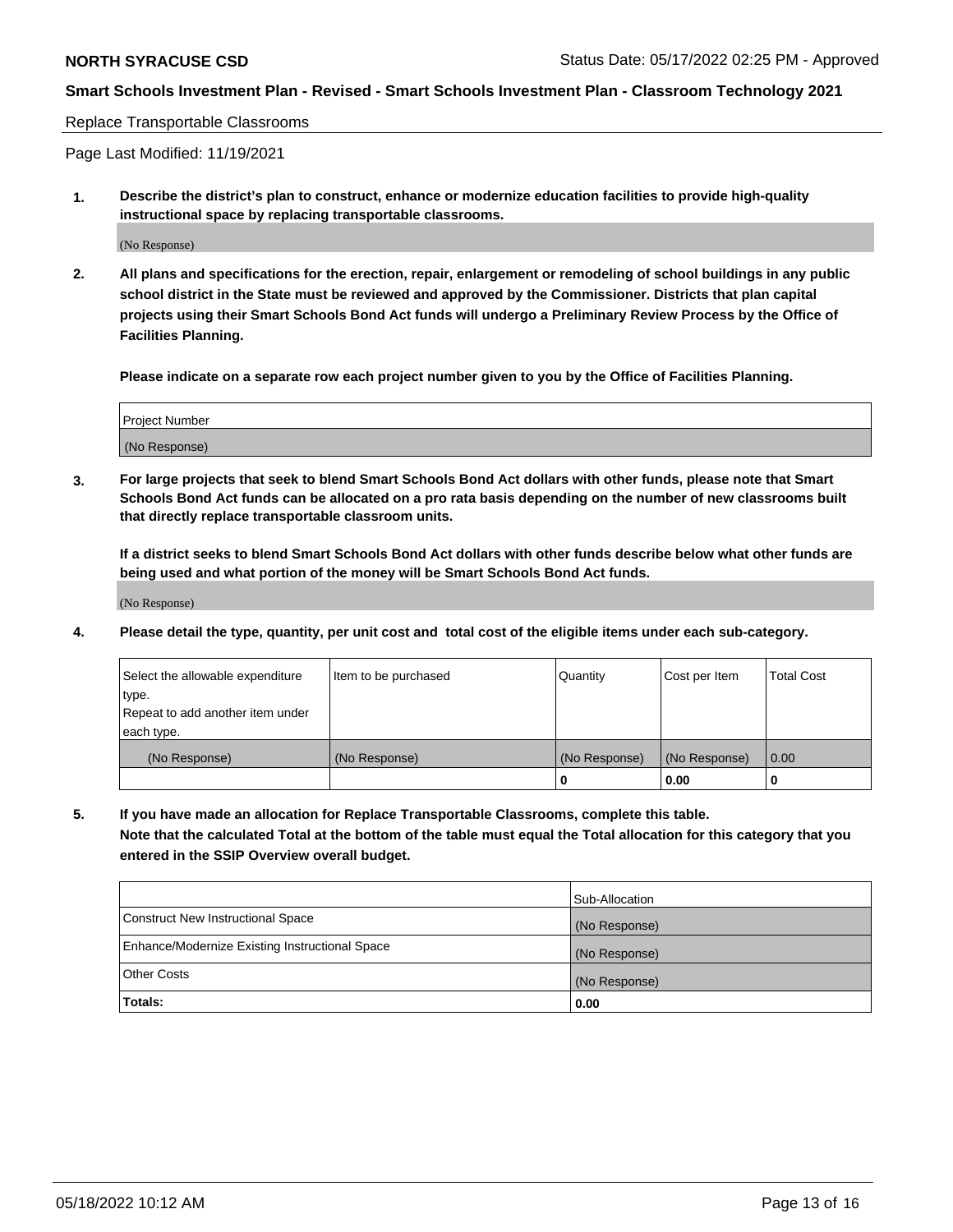## High-Tech Security Features

Page Last Modified: 11/19/2021

**1. Describe how you intend to use Smart Schools Bond Act funds to install high-tech security features in school buildings and on school campuses.**

(No Response)

**2. All plans and specifications for the erection, repair, enlargement or remodeling of school buildings in any public school district in the State must be reviewed and approved by the Commissioner. Smart Schools plans with any expenditures in the High-Tech Security category require a project number from the Office of Facilities Planning. Districts must submit an SSBA LOI and receive project numbers prior to submitting the SSIP. As indicated on the LOI, some projects may be eligible for a streamlined review and will not require a building permit. Please indicate on a separate row each project number given to you by the Office of Facilities Planning.**

| Project Number |  |
|----------------|--|
| (No Response)  |  |

- **3. Was your project deemed eligible for streamlined Review?**
	- Yes
	- $\square$  No
- **4. Include the name and license number of the architect or engineer of record.**

| Name          | License Number |
|---------------|----------------|
| (No Response) | (No Response)  |

**5. Please detail the type, quantity, per unit cost and total cost of the eligible items under each sub-category.**

| Select the allowable expenditure<br>type.<br>Repeat to add another item under | Item to be purchased | Quantity      | Cost per Item | <b>Total Cost</b> |
|-------------------------------------------------------------------------------|----------------------|---------------|---------------|-------------------|
| each type.                                                                    |                      |               |               |                   |
| (No Response)                                                                 | (No Response)        | (No Response) | (No Response) | 0.00              |
|                                                                               |                      | 0             | 0.00          | -0                |

**6. If you have made an allocation for High-Tech Security Features, complete this table. Enter each Sub-category Public Allocation based on the the expenditures listed in Table #5.**

|                                                      | Sub-Allocation |
|------------------------------------------------------|----------------|
| Capital-Intensive Security Project (Standard Review) | (No Response)  |
| Electronic Security System                           | (No Response)  |
| <b>Entry Control System</b>                          | (No Response)  |
| Approved Door Hardening Project                      | (No Response)  |
| <b>Other Costs</b>                                   | (No Response)  |
| Totals:                                              | 0.00           |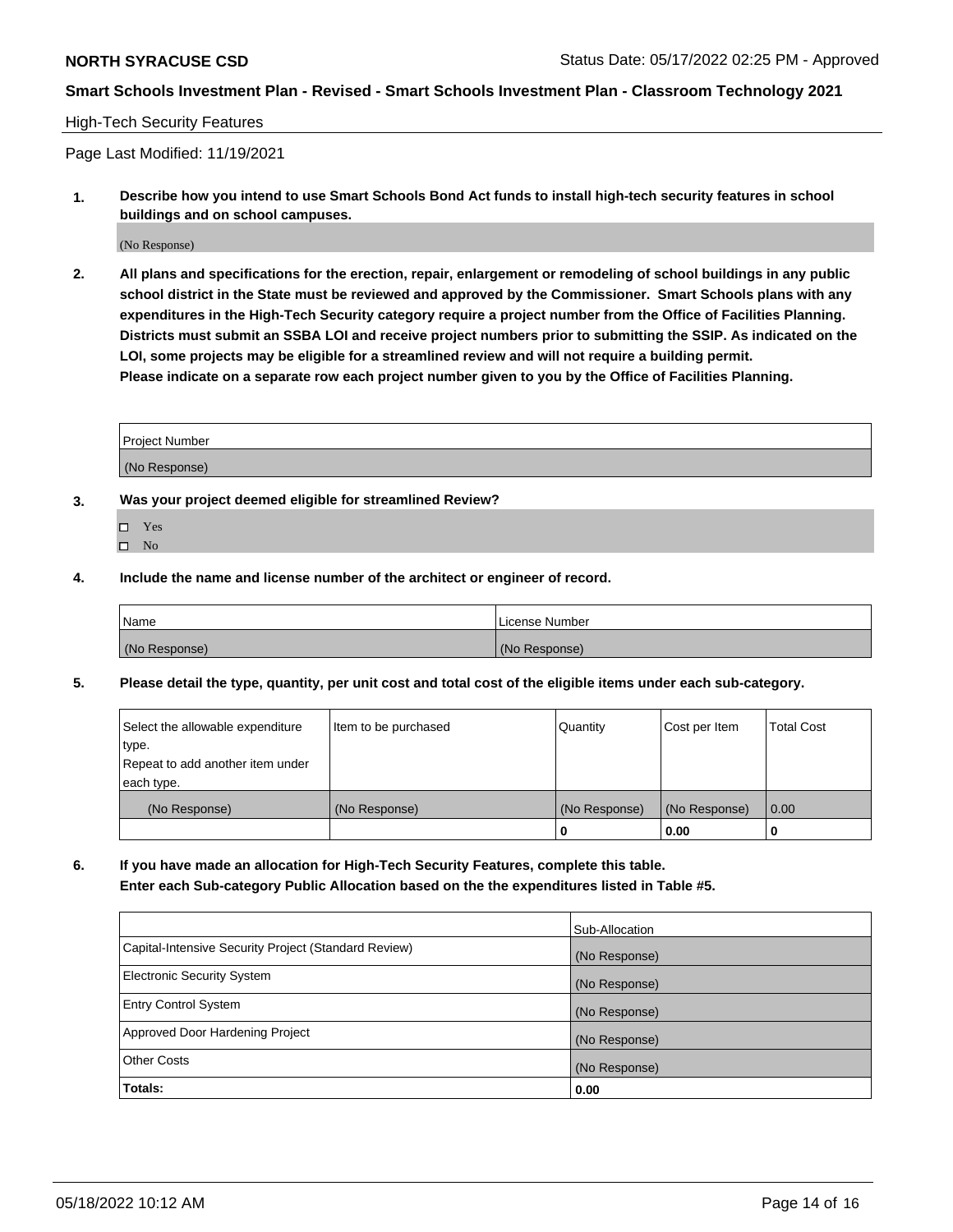#### Non-Public Schools

Page Last Modified: 11/19/2021

**1. Describe your plan to utilize SSBA funds to purchase devices and loan to the nonpublic schools within your district. Please specify what devices have been requested by the nonpublic schools. If the nonpublic schools have not finalized requests, the district should provide the date nonpublic schools will submit the request by.**

**Please note: If this plan has been identified as a Remote Learning Plan to be submitted and reviewed on an expedited basis, the district should state that they will reach out to the nonpublic schools upon submission of the application, in lieu of responding to the question above.**

(No Response)

- **2. A final Smart Schools Investment Plan cannot be approved until school authorities have adopted regulations specifying the date by which requests from nonpublic schools for the purchase and loan of Smart Schools Bond Act classroom technology must be received by the district.**
	- By checking this box, you certify that you have such a plan and associated regulations in place that have been made public.
	- **2a. Please enter the date each year nonpublic schools must request loanable items from the school district. This date cannot be earlier than June 1 of the previous school year.**

(No Response)

#### **3. Final 2014-15 BEDS Enrollment to calculate Nonpublic Sharing Requirement (no changes allowed.)**

|            | <b>Public Enrollment</b> | l Nonpublic Enrollment | <b>Total Enrollment</b> | l Nonpublic Percentage |
|------------|--------------------------|------------------------|-------------------------|------------------------|
| Enrollment | 8,804                    | 314                    | 9.118.00                | 3.44                   |

## **4. Nonpublic Loan Calculator**

|                                                        | Loanable     | Loanable   | Additional       | Estimated   | Previously  | l Cumulative | Final Per  | <b>Final Total</b> |
|--------------------------------------------------------|--------------|------------|------------------|-------------|-------------|--------------|------------|--------------------|
|                                                        | School       | Classroom  | Nonpublic        | l Per Pupil | Approved    | Per Pupil    | Pupil Loan | ∣Loan              |
|                                                        | Connectivity | Technology | Loan             | Amount -    | l Per Pupil | l Loan       | Amount -   | Amount -           |
|                                                        |              |            | (Optional)       | This Plan   | Amount(s)   | Amount       | This Plan  | This Plan          |
| Required Nonpublic<br>Loan                             | 0.00         | 211,694.00 |                  | 24.05       | 250.00      | 250.00       | 0.00       | 0.00               |
| Final Adjusted Loan<br>- (If additional loan<br>funds) | 0.00         | 211,694.00 | (No<br>Response) | 24.05       | 250.00      | 250.00       | 0.00       | 0.00               |

## **5. Nonpublic Share**

|                                          | Final Per Pupil Amount | Final Nonpublic Loan Amount |
|------------------------------------------|------------------------|-----------------------------|
| Pending and Previously<br>Approved Plans | 250.00                 | 78,500.00                   |
| This Plan                                | 0.00                   | 0.00                        |
| Total                                    | 250.00                 | 78,500.00                   |

#### **6. Distribution of Nonpublic Loan Amount by School**

| Nonpublic School Name         | l 2018-19 K-12 Enrollment | Special Ed School? If Yes, not eligible |
|-------------------------------|---------------------------|-----------------------------------------|
| <b>ST MARGARET SCHOOL</b>     | . 87                      | <b>No</b>                               |
| <b>ST ROSE OF LIMA SCHOOL</b> | 118                       | <b>No</b>                               |

## **7. Please detail the type, quantity and per unit cost of the eligible items under each sub-category.**